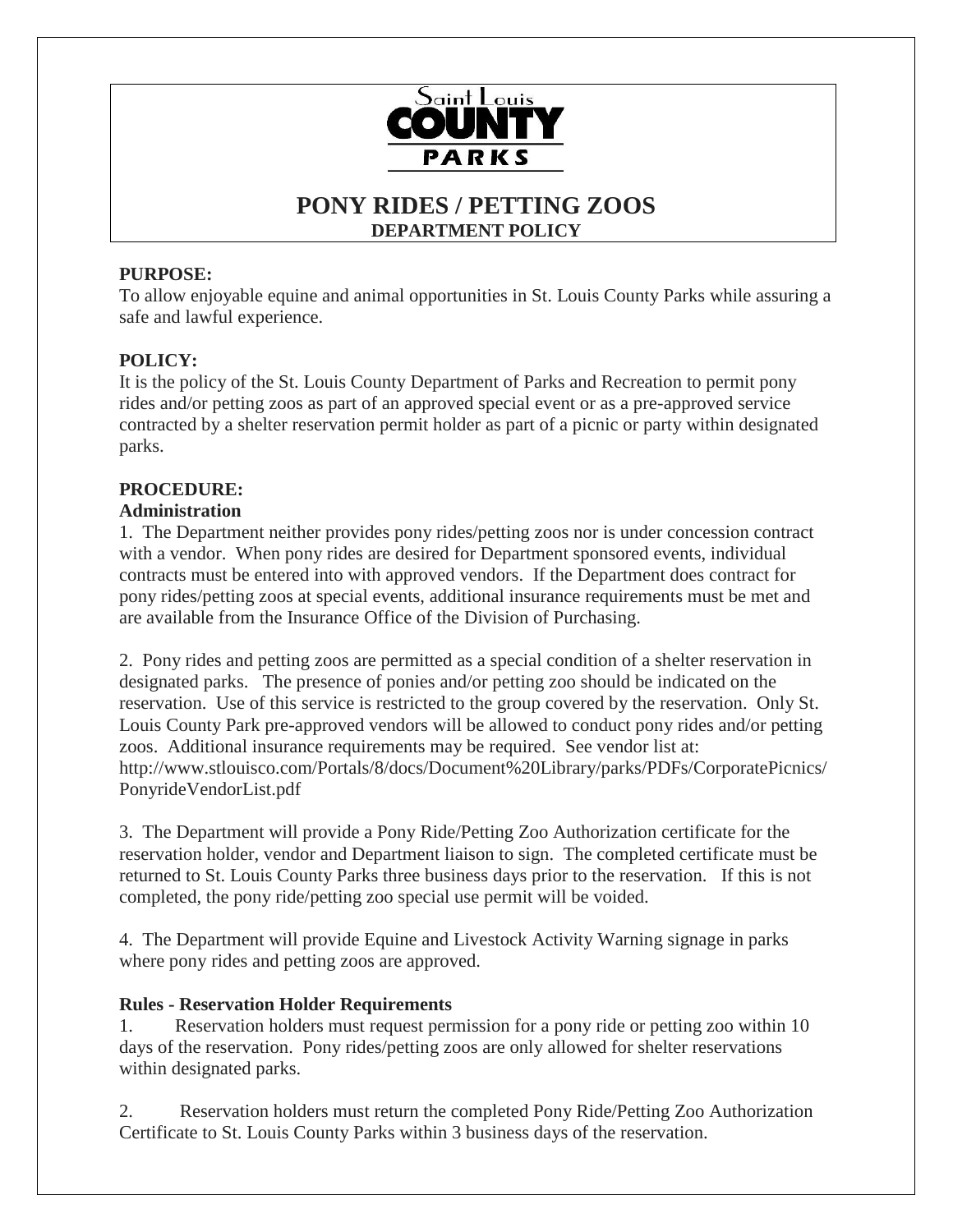#### **Rules - Park Requirements**

1. Riding areas will be approved by Park staff. Routes should vary to minimize impact on lawns. Ponies and petting zoos should not be within 100 feet of shelters or other public use facilities. Park Rangers and maintenance personnel will be notified Pony rides and petting zoos are happening in parks.

2. When not being used, animals are to be confined and supervised in an area not readily accessible to the public. This site will be determined by Park staff. Staff will also designate areas for the parking of vendor vehicles and equipment.

3. The Department reserves the right to restrict the use of specific animals based on their apparent medical or behavioral observations or general physical appearance.

4. The Department reserves the right to suspend a pony ride/petting zoo reservation due to weather conditions that would unduly damage grass/turf areas or endanger park users.

#### **Rules -Vendor Requirements**

1. Vendors must post approved Equine and Livestock Activity Warning Signs in close proximity to the riding/petting area. Signs must be minimum 1 inch black letters on a white background. Signs must say, "WARNING Under Missouri Law, An Equine Activity Sponsor, An Equine Professional, A Livestock Activity Sponsor, A Livestock Owner, A Livestock Facility, A Livestock Auction Market, or Any Employee Thereof Is Not Liable For An Injury To Or The Death Of A Participant In Equine Or Livestock Activities Resulting From the Inherent Risks Of Equine Or Livestock Activities Pursuant To The Revised Statutes of Missouri."

2. Vendors must be on the St. Louis County Parks approved vendor list and they must carry general liability insurance in an amount no less than \$1 million per occurrence and name St. Louis County as Additional Insured.

3. Carousel devices are not permitted.

4. The vendor is responsible for clean- up of the area, including animal droppings.

5. At least two (2) employees must be on duty to supervise each (six (6) ponies used. At least one (1) employee must be 21 years of age or older and at least one (1) employee must be experienced in handling animals.

6. No partially trained animals may be used. Animals which have developed bad habits such as biting, kicking, running away, balking or rearing up may not be used.

7. Animals must have current immunizations. Proper shot documentation must be carried and provided if asked. Ponies must have properly trimmed hooves and saddle girths must be checked for snugness several times a day.

8. Spotters must walk at the side of small children and riders with disabilities. No child under the age of two (2) year old or without adequate muscle coordination may be allowed to ride. Spotters may not be parents or guardians. Children should hold on the saddle horn.